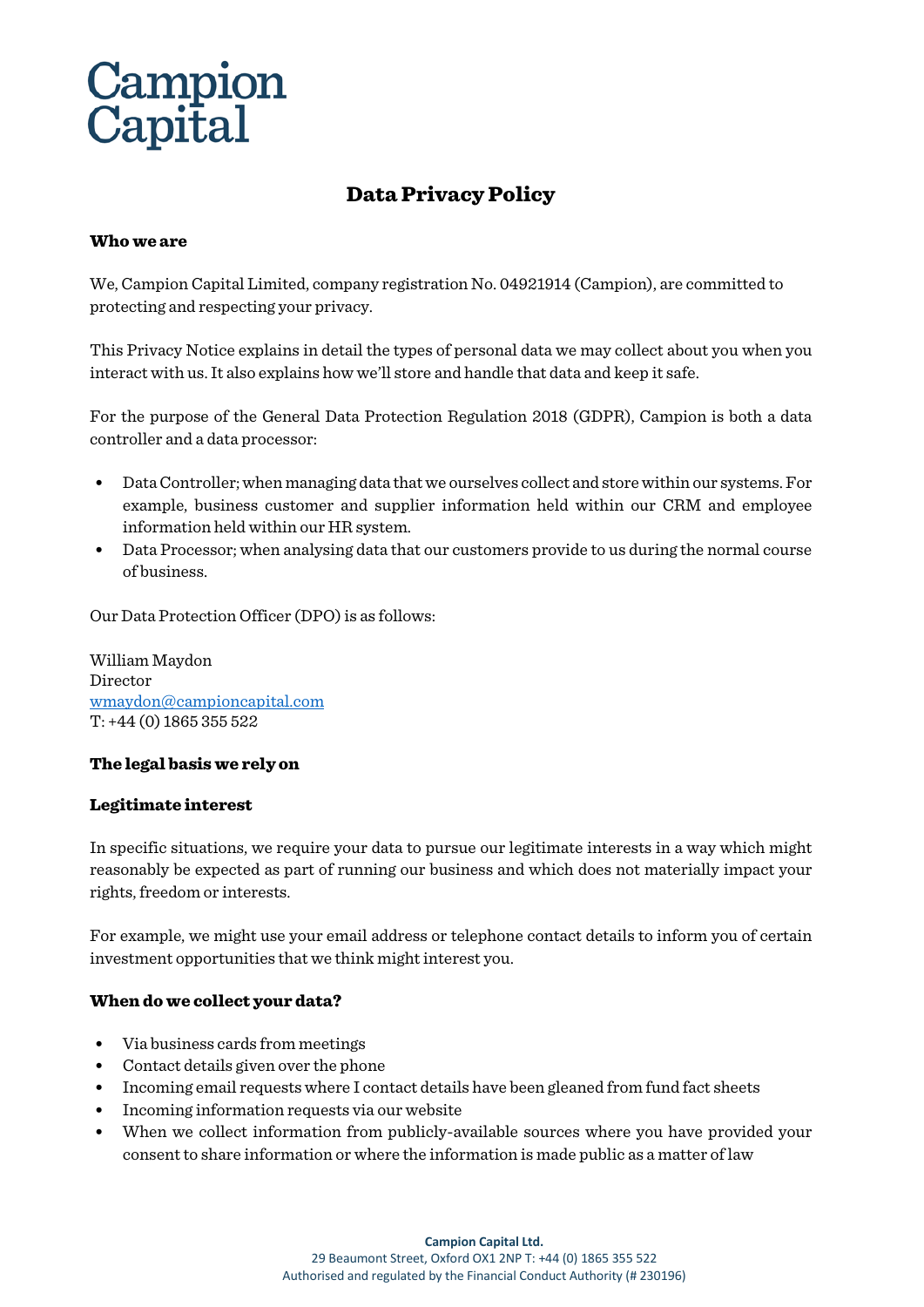#### What sort of personal data do we collect?

- Your name, business email address, company address (trading and registered), your business telephone numbers (landline and mobile)
- Details of your interactions with us, through our sales team. For example, we collect notes from our conversations with you, details of any complaints or requirements

### How and why we use your data

We want to provide you with the best possible customer experience. One way to achieve that is to get the richest picture of your business and the way you work and your requirements.

We then use this information to not only deliver a high level of customer service but also to make you aware of investment products that we deem to be appropriate for your business/clients.

The data privacy law allows this as part of our legitimate interest in understanding our customers and providing the highest levels of service.

If at any time you wish to change how we use your data, you can contact us to either unsubscribe from any future marketing communications or request us to remove your data entirely, which we are obliged to do as part of the new data privacy law in-line with our legal and regulatory responsibilities

#### Here's how we will use your data and why

- To email you with monthly fund fact sheets if this has been deemed appropriate
- To send fund information by post
- To contact you by telephone in order to provide fund information or to organise a meeting

# Of course, you are free to opt out of hearing from us by any of these channels at any time. If you would like to have all your details removed from our CRM system please email [dataprivacy@campioncapital.com](mailto:dataprivacy@campioncapital.com) or call us on +44 (0) 207 317 4433.

#### How we protect your data

We know how much data security matters to all our customers. We will treat your data with the utmost care and take all appropriate steps to protect it.

Access to your personal data is password-protected and is stored within Microsoft Dynamics, our CRM system.

We regularly monitor our system for possible vulnerabilities and attacks.

# Who do we share your personal data with?

- We do share your personal data with trusted third-parties.
- On rare occasions we share your contact information with the fund managers in which you have an investment
- They may only use your data for the exact purposes we specify in our contract with them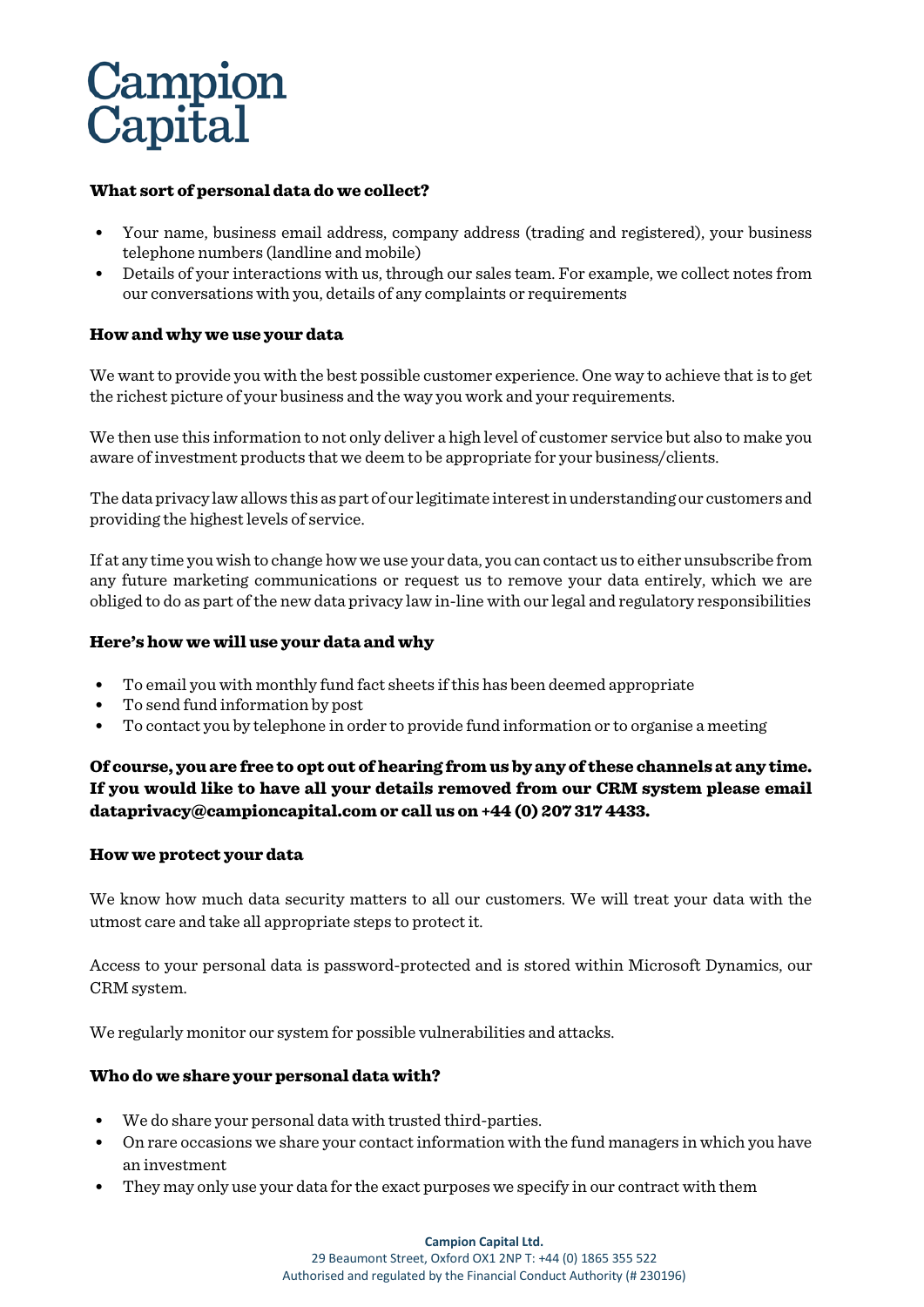• We work closely with them to ensure that your privacy is respected and protected at all times

### Examples of the kind of third-parties we work with

- Technology partners who support our business systems and solutions. For example, Microsoft and Amazon Web Services
- Fund managers
- Fund administrators

### Sharing data with third-parties for their own purposes

We never do this

#### Where your data may be processed

Sometimes we will need to share your data with third-parties and suppliers outside the European Economic Area (EEA), such as Australia or the USA.

#### Protecting your data outside the EEA

The EEA includes all EU Member countries as well as Iceland, Liechtenstein and Norway. We may transfer personal data that we collect from you to third-party data processors in countries that are outside the EEA. For example, we work with a number of fund management groups based in the United States of America and they may request a name/email address/telephone number.

If we do this, we have procedures in place to ensure your data receives the same protection as if it were being processed inside the EEA, for example our contracts with third-parties stipulate the standards they must follow at all times.

#### What are your rights with regards to your data?

You have the right to request;

- Access to the data we hold about you, free of charge in most cases
- The correction of your data when incorrect, out of date or incomplete. For example, when you object to our use of your data on the basis of legitimate interest, or once the purpose for which we hold the data has come to an end
- That we stop using your data for direct marketing

You have a right to request a copy of any information about you that we hold at any time. To ask for your information, please contact Data Protection Officer, Campion Capital, 29 Beaumont Street, Oxford OX1 2NP or emai[l dataprivacy@campioncapital.com](mailto:dataprivacy@campioncapital.com)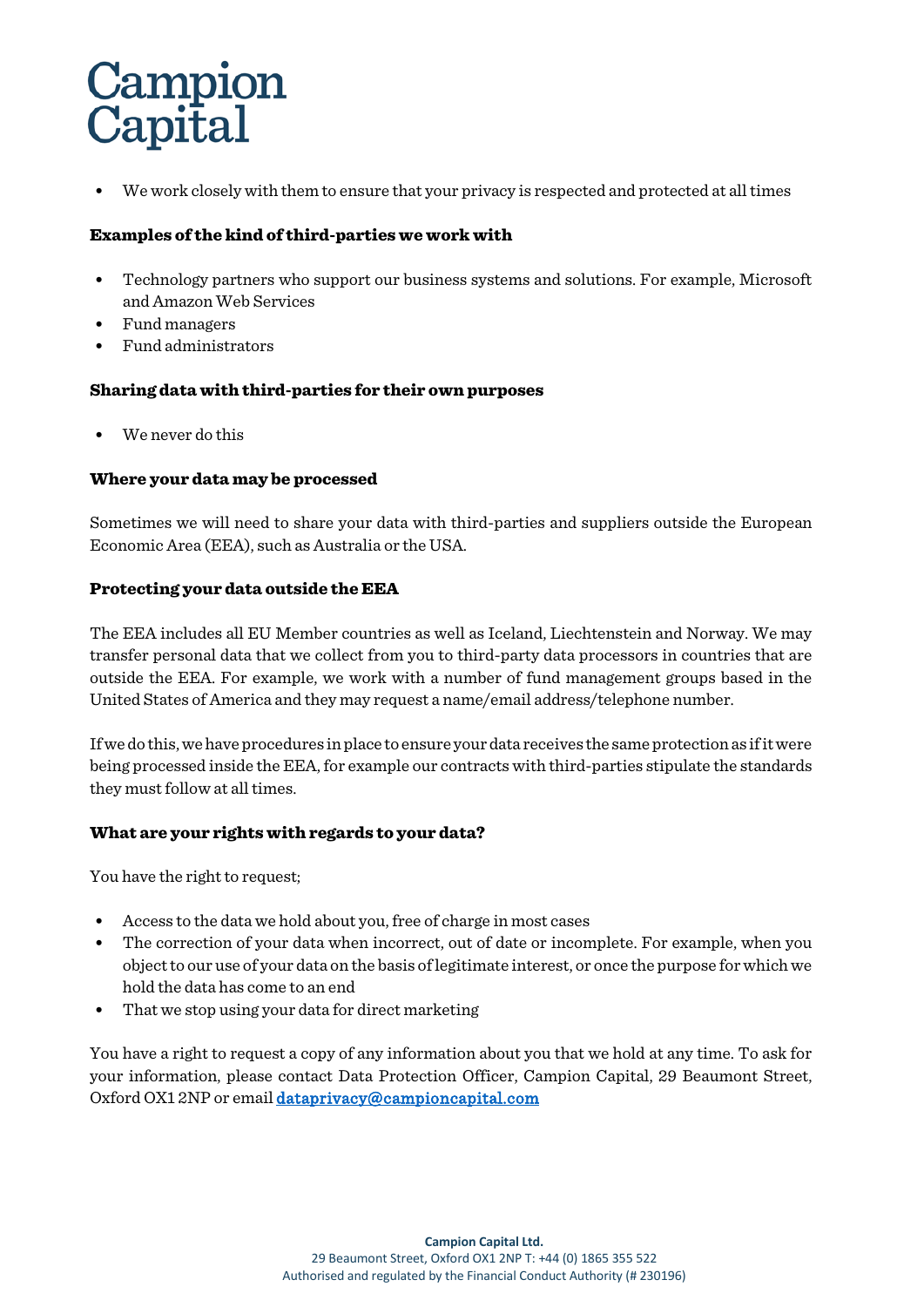#### Where we rely on our legitimate interest

In cases where we are processing your data on the basis of legitimate interest, you can ask us to stop for reasons connected to your individual situation. We must then do so unless we believe we have a legitimate overriding reason to continue processing your personal data. For example, regulatory requirement.

#### Direct marketing

You have the right to stop the use of your personal data for direct marketing activity through all channels, or selected channels. We must always comply with your request.

#### Checking your identity

To protect the confidentiality of your information, we will ask you to verify your identity before proceeding with any request you make under this Privacy Notice. If you have authorised a third party to submit a request on your behalf, we will ask them to prove they have your permission to act.

#### How can you stop the use of your data for direct marketing?

Simply click the 'unsubscribe' link in any email communication that we send you.

#### Contacting the Regulator

If you feel that your data has not been handled correctly or you are unhappy with our response to any requests you have made to us regarding the use of your data, you have the right to lodge a complaint with the Information Commissioners Office (ICO).

You can call them on 0303 123 1113.

Or visit them online a[t www.ico.org.uk.](http://www.ico.org.uk/)

If you are based outside the UK, you have the right to lodge your complaint with the relevant data protection regulator in your country of residence.

#### Any Questions?

We hope this Privacy Notice has been helpful in setting out the way we handle your data and your rights to control it.

If you have any questions that have not been covered, please contact our Data Protection Officer who will be pleased to help you.

- Email [dataprivacy@campioncapital.com](mailto:dataprivacy@campioncapital.com)
- Or write to us at Data Protection Officer, Campion Capital, 29 Beaumont Street, Oxford OX1 2NP